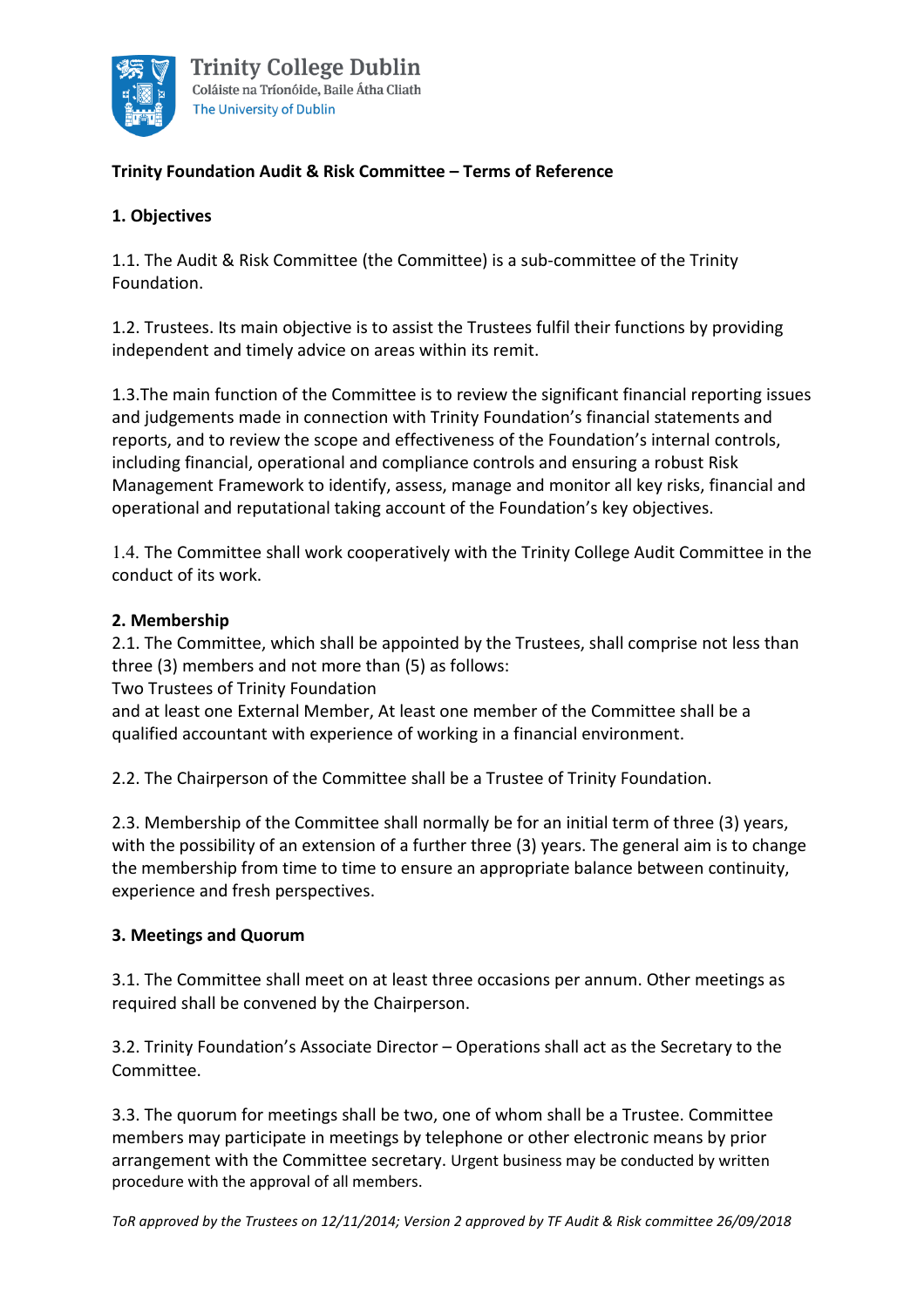

3.4. The Director of Trinity Foundation and the Foundation's Internal Auditor shall normally be in attendance at Committee meetings for specific agenda items. The Committee may also invite any other person to attend any meeting(s) of the Committee, as it may from time to time consider desirable, to assist the Committee in the attainment of its objectives.

3.5. The External Auditors shall attend meetings by invitation for agenda items when the financial accounting and issues in relation to the conduct of their audit are being considered, or at their request for other items, bar the approval of the minutes.

3.6. The Committee may meet privately and shall arrange for a programme of separate and joint meetings with the Internal Auditor and the External Auditors.

3.7. The Chairperson shall present a written report to the Trustees, prior to the submission of the annual financial statements to the Trustees, summarising the work of the Committee in the previous year. Additionally, the Chairperson shall report to the Trustees the Committee's views in relation to the audited financial accounts.

3.8. The External Auditors shall attend the meeting of the Trustees when the audited financial statements are being considered. The Internal Auditor shall attend meeting(s) of the Trustees at the request of the Committee and/or the Trustees.

3.9. The draft minutes of the Audit Committee shall be circulated to the Trustees as soon as possible for noting and/or discussion as necessary. The Chair of the Audit Committee shall be available to report orally to the Trustees on key aspects of the proceedings of the Committee as required. In the event of matters which in the opinion of the Audit Committee are of an urgent and/or serious nature, the Chair of the Committee shall bring these to the attention of the Trustees as soon as practicably possible.

# **4. Duties**

In pursuance of its objectives, the Committee shall have regard to:

### **- Financial Reporting**

4.1 Reviewing and challenging where necessary, the actions and judgements of management in relation to the annual financial statements before submission to the Trustees, taking account of the results of the annual audit and any advice and information supplied by the External Auditors.

### **- Internal Control and Risk Management**

4.2 Review the Foundation's governance arrangements, internal controls systems and Risk Management Framework and processes to identify, assess, manage and monitor key risks and report to the Trustees accordingly.

#### **- Compliance**

4.4 Oversee the process for ensuring for compliance with legislative and regulatory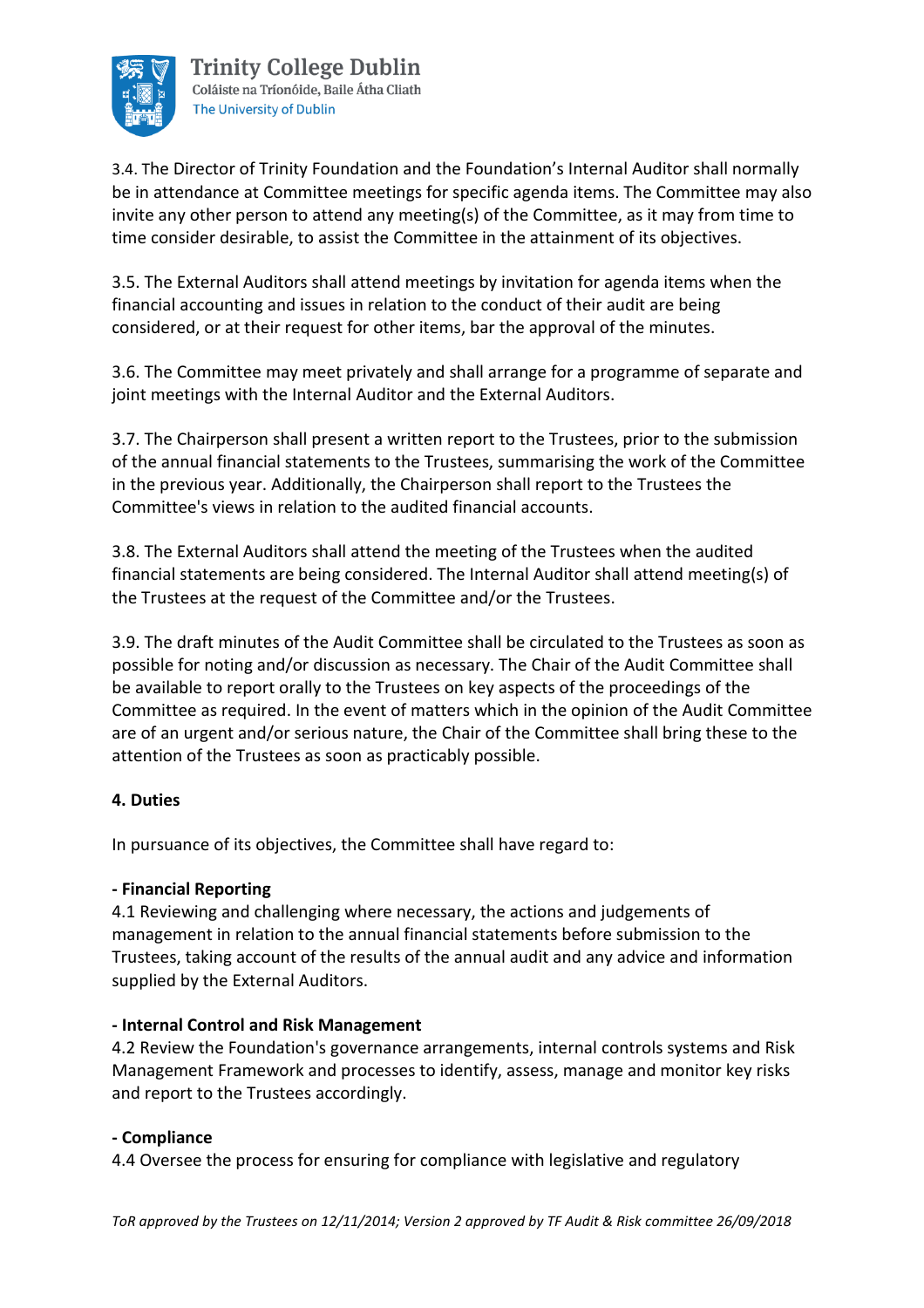

requirements and Foundation policies and relevant code of practice adopted by the Trustees

Reviewing and advising the Trustees, where appropriate, in its consideration of any compliance statement required.

#### **- Internal Audit**

4.5. Reviewing and approving the internal audit annual plan, including the degree of coordination with the external audit plan.

4.6. Reviewing internal audit reports and findings and seeking to ensure the implementation by management of significant recommendations.

4.7. Monitoring and reviewing, at least annually, the effectiveness of the Internal Audit arrangements, seeking to ensure that it is independent and free from management or other restrictions.

#### **- External Auditors**

4.8. Making recommendations to the Trustees on the appointment, re-appointment and removal of the External Auditors.

4.9. Approving, following input it deems appropriate from management, the remuneration and terms of engagement of the External Auditors in respect of the provision of audit services to the Foundation, liaising as appropriate with the College's Audit Committee.

4.10 Reviewing with the External Auditors their plan for their audit of the Foundation's financial statements.

4.11 Reviewing the results of the external audit, including:

• any problems which may have been encountered by the External Auditors and the degree of co-operation received

• significant recommendations to management in the management letters and management's response.

4.12 Monitoring the performance and quality of the services provided by the External Auditors. Reviewing their qualifications, independence and objectivity annually, taking into consideration all relationships between the Foundation and the External Auditors.

4.13 Monitoring the engagement of the External Auditors to supply non-audit services taking into account relevant legal requirements and guidance regarding the provision of non-audit services by the External Auditors and the provision of audit related services by other audit firms, considering their expertise and value for money.